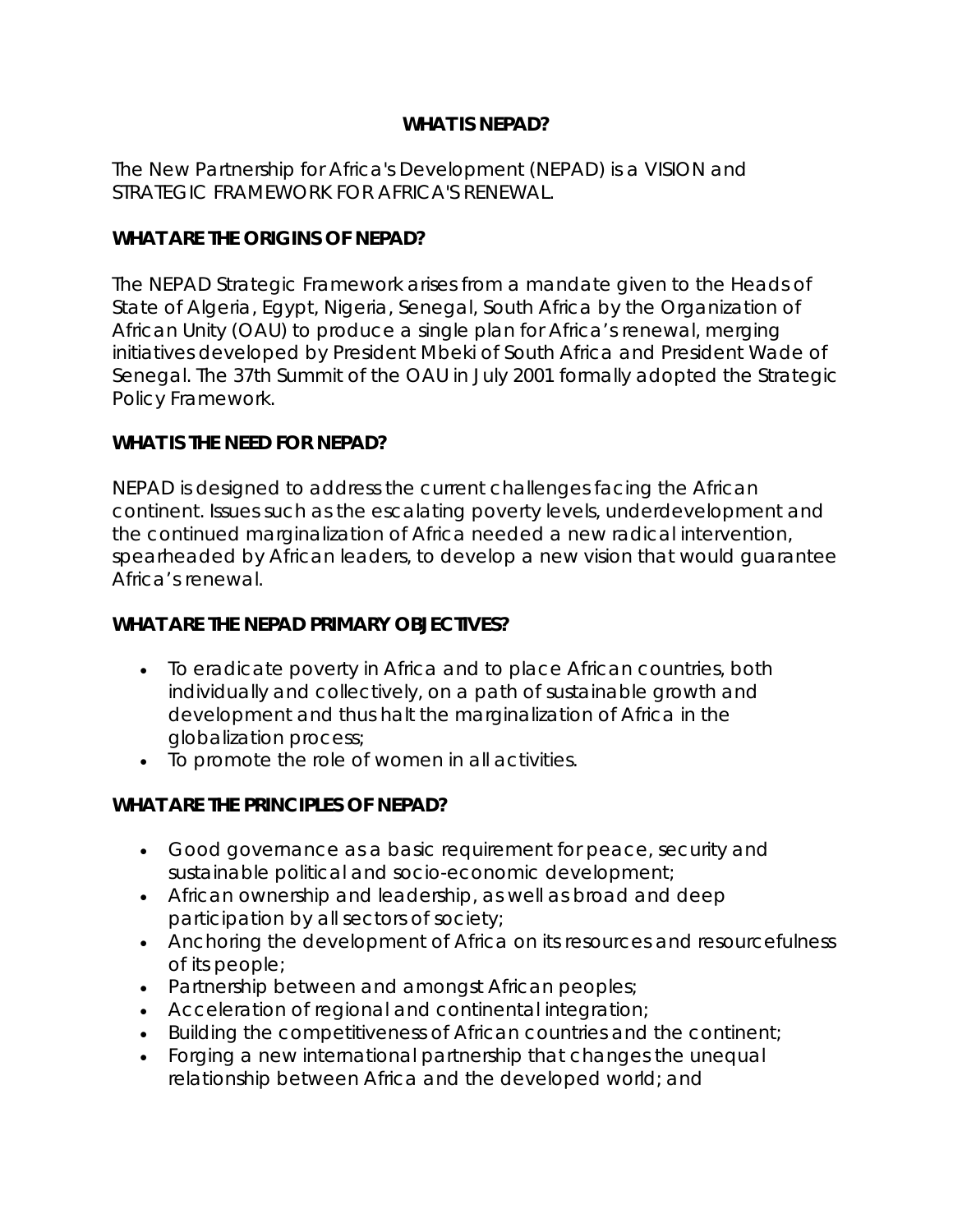• Ensuring that all Partnerships with NEPAD are linked to the Millennium Development Goals (MDGs) and other agreed development goals and targets.

# **WHAT ARE THE NEPAD PRIORITIES?**

a. Establishing the Conditions for Sustainable Development by ensuring

- Peace and security;
- Democracy and good political, economic and corporate governance;
- Regional co-operation and integration;
- Capacity building.

b. Policy reforms and increased investment in the following priority sectors

- Agriculture;
- Human development with a focus on health, education, science and technology and skills development;
- Building and improving infrastructure, including Information and Communication Technology (ICT), Energy, Transport, Water and Sanitation;
- Promoting diversification of production and exports, particularly with respect to agro-industries, manufacturing, mining, mineral resources and tourism;
- Accelerating intra-African trade and improving access to markets of developed countries;
- The environment.

c. Mobilizing resources by

- Increasing domestic savings and investments;
- Improving management of public revenue and expenditure;
- Improving Africa's share in global trade;
- Attracting foreign direct investment; and
- Increasing capital flows through further debt reduction and increased flows of Official Development Assistance (ODA) flows.

# **WHAT DOES THE STRUCTURE FOR IMPLEMENTING NEPAD LOOK LIKE**?

NEPAD is a programme of the African Union (AU) designed to meet its development objectives. The highest authority of the NEPAD implementation process is the Heads of State and Government Summit of the African Union.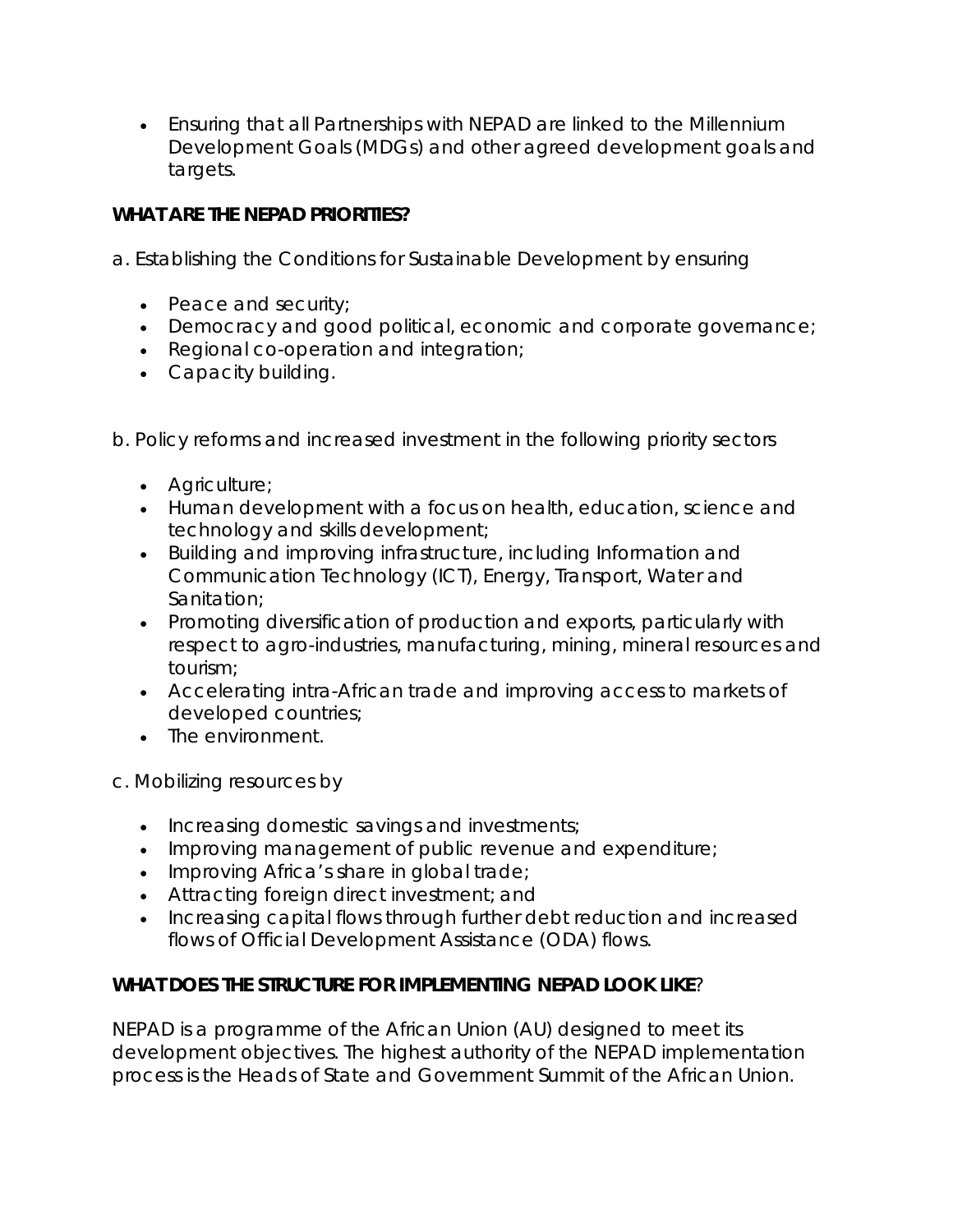The Heads of State and Government Implementation Committee (HSGIC) comprises 4 states per AU region. The five initiating countries are permanent members. Otherwise, membership is rotating, and currently, Ethiopia, Madagascar, Sudan and Rwanda represent the East African region. The Steering Committee of NEPAD comprises the Personal Representatives of the NEPAD Heads of State and Government who sit on the HSGIC. The NEPAD Steering Committee oversees projects and programme development.

The day-to-day running of NEPAD is the responsibility of the NEPAD Secretariat based in Midrand, South Africa. It coordinates implementation of projects and programmes approved by the HSGIC.

# **HOW DOES KENYA PARTICIPATE IN NEPAD?**

In Kenya, implementation of the NEPAD initiative was institutionalized through a Presidential Executive Order in 2002, which established a National Steering Committee (NSC) to spearhead Kenya's participation in the NEPAD process. The Mandate of the NSC is:

- a. To intensify Kenya's participation in the activities of the New Partnership for Africa's Development (NEPAD) at all appropriate levels;
- b. To oversee regional projects that have a direct link with national priorities;
- c. To co-ordinate priority projects identified in the Poverty Reduction Strategy paper (now Vision 2030) and NEPAD;
- d. To oversee the implementation of Kenya's national development goals in relation to NEPAD priorities;
- e. To market the NEPAD initiative among the business community in Kenya and
- f. To give direction to the National Secretariat which shall be responsible for implementing the decisions of the National Steering Committee.

Subsequently, in 2003, the NEPAD Kenya Secretariat was established as a semiautonomous agency in the then Ministry of Planning and National Development (now Ministry of State for Planning, National Development and Vision 2030) to serve as an operational coordinating secretariat for the implementation of the NEPAD priority programmes and the African Peer Review Mechanism (APRM). In addition, at the 2nd Eastern Africa Region Heads of State and Government Summit on NEPAD held in Nairobi in October 2003, Kenya was given a mandate to be the Regional Coordinator of NEPAD activities in Eastern Africa as an interim measure.